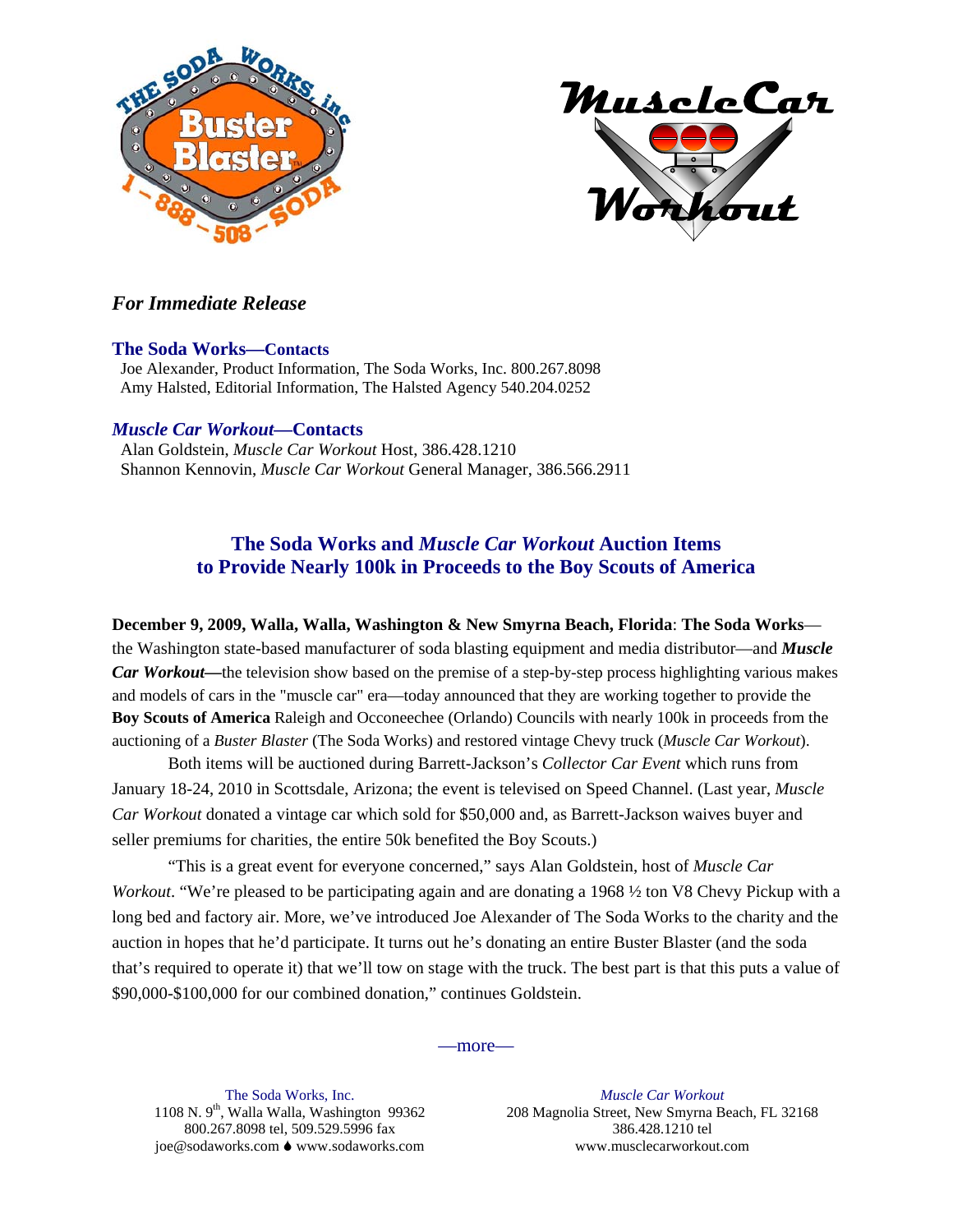### **The Soda Works and** *Muscle Car Workout* **Auction Items to Provide Nearly 100k in Proceeds to the Boy Scouts of America December 9, 2009—Page 2 of 3**

Soda blasting cleans all types of delicate equipment and surfaces, eliminating sanding, soaking, scrubbing and is a replacement for destructive abrasive sand blasting. It is gaining in popularity for stripping antique cars, trucks, trailers, containers, heavy equipment; graffiti removal, surface rust removal and stain elimination. It is also used to clean wood and masonry, remove grease and oil, clean aluminum and stainless steel, sanitize food processors, and for mold remediation and fire restoration.

 "*Muscle Car Workout* brought us this idea about supporting the Boy Scouts by donating one of our Buster Blaster units which they've had a lot of experience with as they use it on the show and I thought 'what a great way to make the equipment available while supporting a worthy cause'," says Joe Alexander, founder of The Soda Works and inventor of the equipment. "It turns out that the Boy Scouts and I have a passion for the environment so being able to support them as they celebrate their  $100<sup>th</sup>$ Anniversary makes even more sense," says Alexander.

 The Buster Blaster Unit—and a full palate of soda, the medium used in the soda blasting process—which The Soda Works is donating is valued at roughly \$45,000. More, Joe Alexander is suggesting that the purchaser may want to become a Soda Works Contractor. To this end, he will provide the necessary support to establish the bidder in the marketplace.

 "The Boy Scouts of America is celebrating 100 years of providing educational, physically active outdoor programs for the youth of our country. To fund these activities, Scouting relies on the donations of those who strongly believe in the movement – corporate executives, Friends of Scouting contributors, former Scouts and their families," says Rod Frankel, President of the Occoneechee Council of the Boy Scouts of America, based in Raleigh, North Carolina. "The Soda Works and *Muscle Car Workout* are two examples of these Friends of Scouting. Their generosity will help fund summer camp programs, leadership training, outdoor experiences, environmental education and character building exercises. Scouting changes the lives of our nation's youth in a positive way. We thank our supporters for their contributions and for their belief in the values of the Boy Scouts of America," he concludes.

 $-30-$ 

#### **About The Soda Works**

The Soda Works is the only national manufacturer of Buster Blaster, the original mobile soda blasting unit developed in 1997. Soda blasting is applicable to automotive, food processing, marine, road and highway maintenance and any other category where high pressure techniques are required. The Soda Works distributes Natrium—the preferred soda blast media—as well. It is a subsidiary of A&A Autobody, Inc. and dates back to the Alexander Motor Company, founded in 1937.

—more—

The Soda Works, Inc. 1108 N.  $9<sup>th</sup>$ , Walla Walla, Washington 99362 800.267.8098 tel, 509.529.5996 fax joe@sodaworks.com ♦ www.sodaworks.com

*Muscle Car Workout* 208 Magnolia Street, New Smyrna Beach, FL 32168 386.428.1210 tel www.musclecarworkout.com